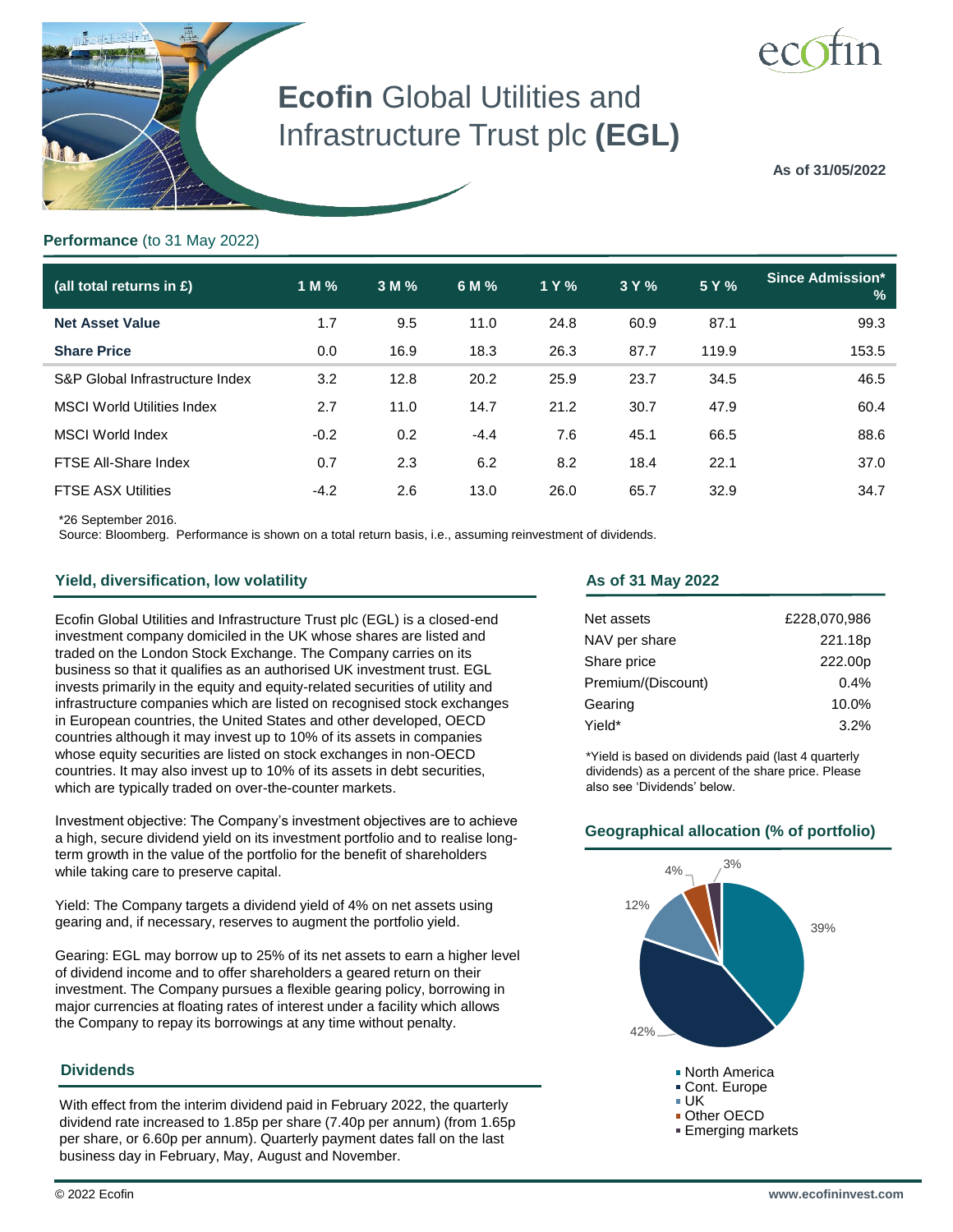

### **Sector allocation**

|                             | % of Portfolio |
|-----------------------------|----------------|
| <b>Regulated utilities</b>  | 25             |
| Transportation              | 15             |
| Integrateds                 | 35             |
| Renewables (incl. YieldCos) | 25             |
|                             | 1 U U          |

### **10 Largest holdings**

|                             | % of Portfolio | Country   |
|-----------------------------|----------------|-----------|
| NextEra Energy <sup>1</sup> | 5.5            | US        |
| <b>RWE</b>                  | 4.1            | Germany   |
| Endesa                      | 3.8            | Spain     |
| American Electric Power     | 3.8            | US        |
| SSE                         | 3.4            | UK        |
| Enel                        | 3.4            | Italy     |
| <b>Alliant Energy</b>       | 3.0            | US.       |
| Exelon                      | 2.9            | US.       |
| Atlas Arteria               | 2.8            | Australia |
| Ferrovial                   | 2.8            | Spain     |
| Total (43 holdings)         | 35.4           |           |

1. Common shares; the portfolio also holds the issuer's convertible preferred stock

### **Manager's comments**

- With central bank interest rate rises underway in major markets to tame high inflation rates, and also expected to restrain growth, longer term bond yields retraced a significant portion of their gains of recent months in May. The US 10-year Treasury yield, for example, made a round-trip to close at 2.85%, some 30bps lower than the month's highest levels. After a ropey few weeks for equity markets, this pullback in yields – and some moderation in rate rise expectations – propped up stock prices later in the month. Oil prices remained strong and US natural gas prices at over \$8.50/MMBtu (+20% month-on-month) attracted considerable attention. The MSCI World Index fell slightly (-0.2% in sterling terms), the MSCI World Utilities Index rose by 2.7% with US utilities holding up especially well in nervous markets, and the S&P Global Infrastructure Index rose by 3.2% with strength again in its energy component.
- EGL's NAV increased by 1.7%. Outside of the UK, all sub-sectors and regions contributed positively to the NAV. A majority of the best performers were US names (including NextEra, Alliant, AES, Exelon), although Engie, RWE and China Longyuan were also solid performers. The detractors were three UK holdings Drax, SSE and Greencoat UK Wind which, together, reduced the NAV by c. 1%.
- In Europe, while natural gas prices pulled back a bit, somewhat counterintuitively given the ongoing supply cuts from Russia and likely owing to warmer temperatures, power prices were stable around very elevated levels. Political pressures remained a bit of a burden for stock prices though and some Continental names were also reflecting stressed hydro output in Iberia and northern Europe as drought conditions continue. The UK government's imposition of a windfall levy on the profits of oil & gas companies operating in the UK for the next 12 months hit the share prices of UK electricity generators too, for fear their profits could also become a target. On the other hand, the market dynamics are strong, the actual impact of windfall measures instituted in Europe and the UK this year appear less stringent than initially feared, and in our meetings with companies the feedback has been consistent: companies are seeking to reduce exposure to Russian gas flows ASAP, pricing realisations are extremely favourable, margins have expanded, and 10-15 year solar and wind PPA prices have increased 10-20%. Engie, for example, raised guidance last month due to incremental output and higher power prices. Greater uncertainty around UK government energy policy in light of the cost of living squeeze did prompt us to reduce exposure to UK utilities during the month.
- Chinese renewables names perked up with their government's reiteration of ambitious renewables installation targets for this year (double last year's rate), some return of power demand, and a drip-feed of announcements regarding Chinese stimulus measures and infrastructure project plans.
- Gearing, which dipped below 10% during May, closed at 10% exactly.
- Just after month-end, it was announced that IFM Global Infrastructure Fund had increased its ownership of Atlas Arteria to 15% and was considering a bid for the rest of the company. Atlas' shares responded accordingly and, if a deal comes to fruition, this would add to the series of such listed infrastructure asset takeovers in Australia (Sydney Airport, power networks owners Spark Infrastructure and AusNet).